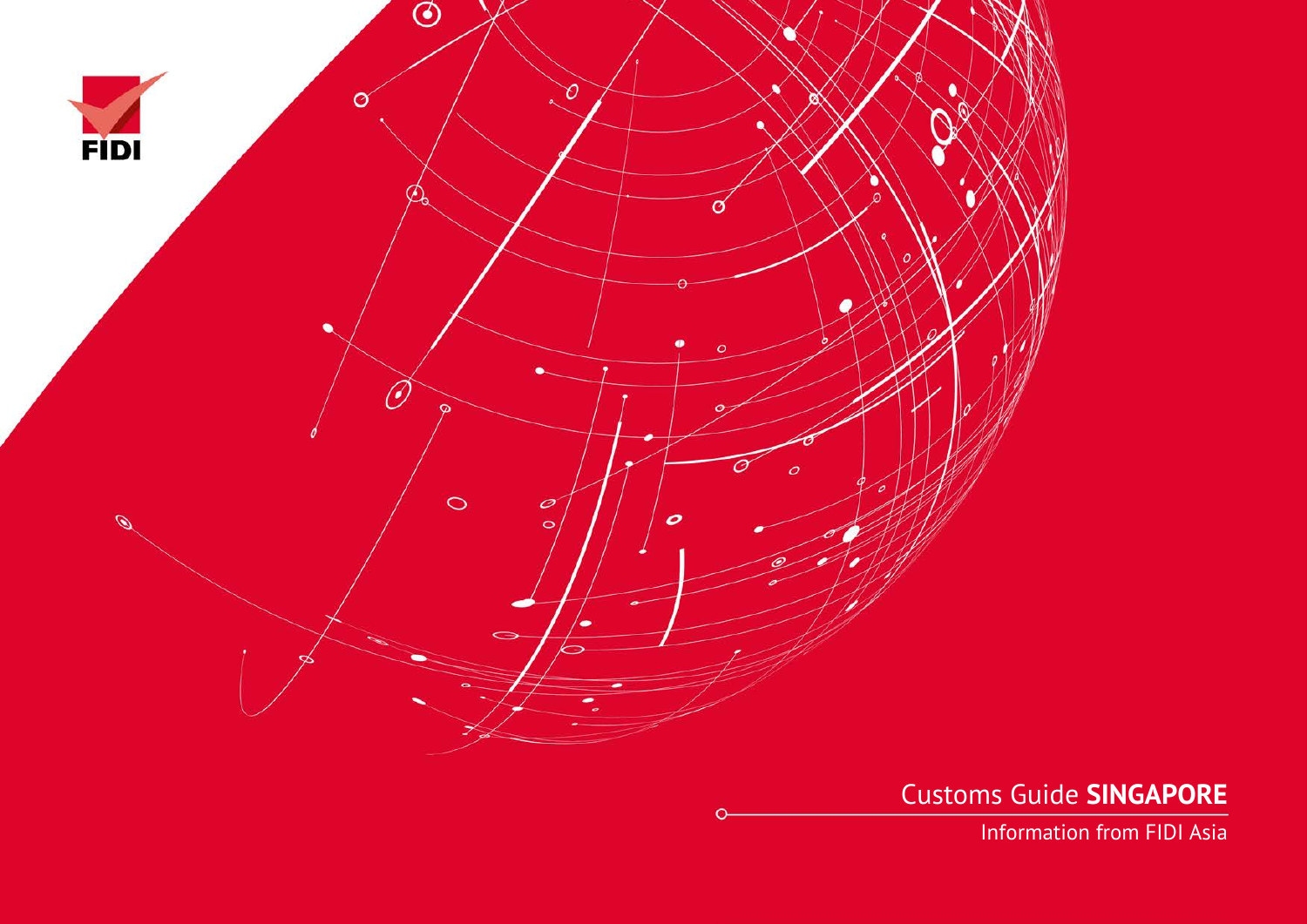## **Customs guide** SINGAPORE

## **The global quality standard for international moving.**

The FAIM label is your global assurance for a smooth, safe and comprehensive relocation process.





| <b>GOODS</b>                                                                           | <b>DOCUMENTS REQUIRED</b>                                                                                                                                                                                                                                          | <b>CUSTOMS PRESCRIPTIONS</b>                                                                                                                                                                                                                                                                                                                                                                                                                                                 | <b>REMARKS</b>                                                                                                                                                                                                                                                                                                                                                                                                                                          |
|----------------------------------------------------------------------------------------|--------------------------------------------------------------------------------------------------------------------------------------------------------------------------------------------------------------------------------------------------------------------|------------------------------------------------------------------------------------------------------------------------------------------------------------------------------------------------------------------------------------------------------------------------------------------------------------------------------------------------------------------------------------------------------------------------------------------------------------------------------|---------------------------------------------------------------------------------------------------------------------------------------------------------------------------------------------------------------------------------------------------------------------------------------------------------------------------------------------------------------------------------------------------------------------------------------------------------|
| Used household goods & personal effects<br>(non-Singaporean)                           | Packing inventory in English.<br>Copy of Bill of Lading (Express release or<br>originals) / Air waybill.<br>Photocopy of owner's passport<br>(picture/detail pages).<br>Employments pass:<br>• For GST Relief entry. Not more than 6<br>months from date of issue. | Employment pass application,<br>acknowledgement letter from Ministry of<br>Manpower with a letter from employer OR<br>Approved-in-Principle letter from Ministry of<br>Manpower, will suffice if actual employment<br>pass is not in-hand.<br>• GST Relief must be claimed within six<br>months of owners' official arrival in<br>Singapore.<br>GST (Goods & Service Tax), if applicable, is<br>7% of shipper's declared value of goods<br>(used value - NOT insured value). | Owner of goods doesn't need to be in<br>Singapore to clear goods if all paperwork<br>completed in advance with copy of passport.<br>Shipments can be cleared without<br>employment pass if owner is willing to pay<br>GST. Shipper must declare, "used value" for<br>GST assessment.<br>Normal clearance time for FCL:<br>• sea shipments is 3 working days,<br>$\blacksquare$ air shipments - 2 working days,<br>• LCL shipments up to 5 working days. |
| Used household goods & personal effects<br>(Singapore Nationals or Permanent Resident) | Same as above.                                                                                                                                                                                                                                                     | GST relief, if goods are all for personal use<br>and owner has lived abroad for more than<br>six months (date of leave for overseas<br>assignment).<br>Proof of employment outside Singapore.                                                                                                                                                                                                                                                                                | Proof of employment outside Singapore may<br>be through work or resident visa or<br>immigration endorsements from origin<br>country for Customs verification.                                                                                                                                                                                                                                                                                           |
| Diplomatic removal goods                                                               | Packing inventory in English.<br>Copy of Bill of lading (Express release or<br>originals) / Air waybill.<br>• Verification in writing from Embassy.                                                                                                                | Embassy's verification, with authorised<br>signatory.<br>Duty exemption entry.                                                                                                                                                                                                                                                                                                                                                                                               |                                                                                                                                                                                                                                                                                                                                                                                                                                                         |
| <b>Automobiles</b><br>(Import strongly discouraged unless for<br>diplomatic use)       | Registration Certificate from origin country<br>Insurance papers.<br>Owner's passport.<br>Inward declaration permit.<br>Customs duty payment receipt.                                                                                                              | • Import is subject to securing a Certificate of<br>Entitlement in open bidding at market rates.<br>Customs duty is 20% of market value.<br>Additional Registration fee (ARF) is 110% of<br>the market value.                                                                                                                                                                                                                                                                | Import of cars is strictly discouraged, unless<br>for diplomatic use.<br>• DO NOT SHIP without first sending the<br>relevant paperwork.                                                                                                                                                                                                                                                                                                                 |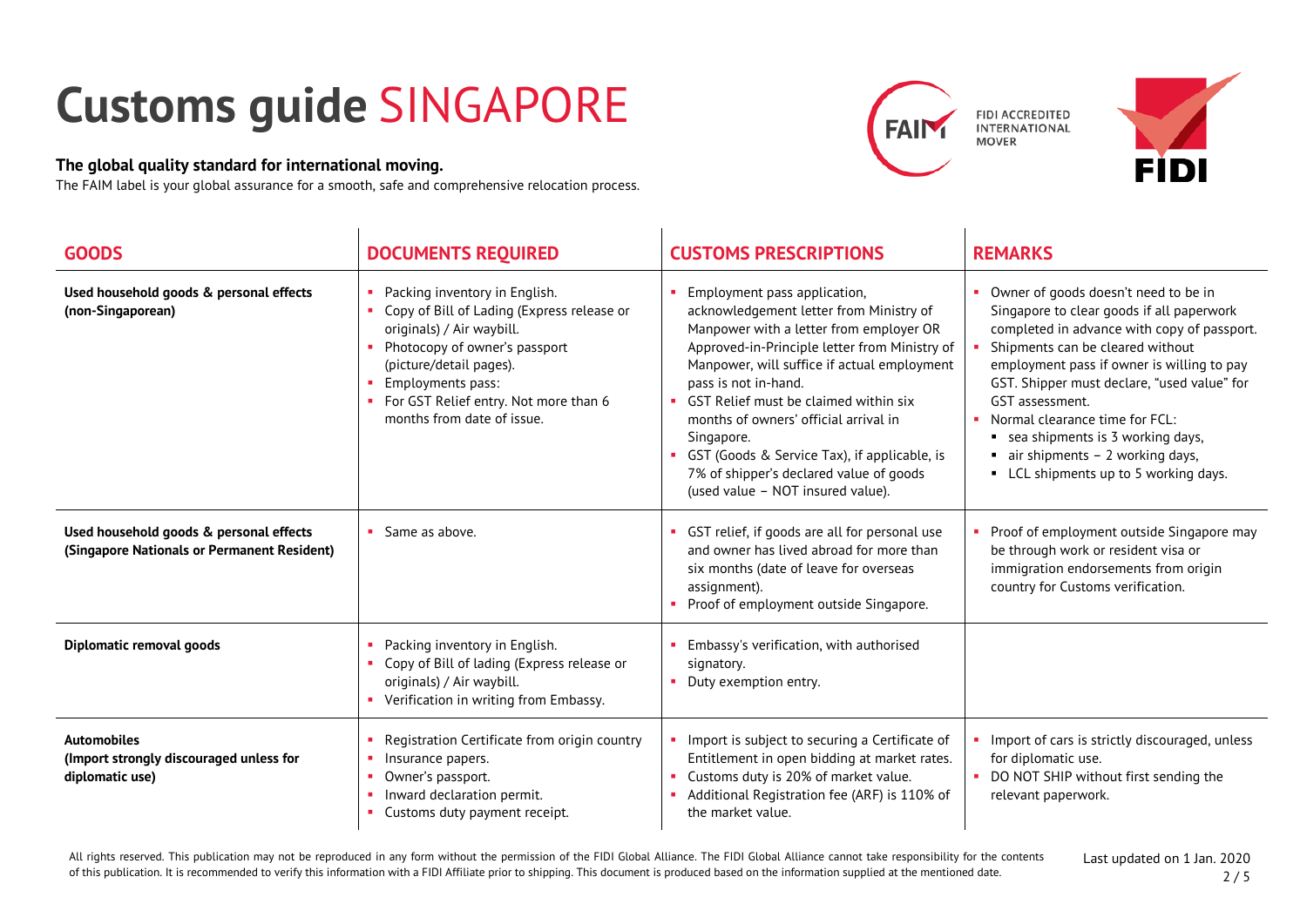| <b>GOODS</b>                                                                                                                          | <b>DOCUMENTS REQUIRED</b>                                                                                                                                                                                                                        | <b>CUSTOMS PRESCRIPTIONS</b>                                                                                                                      | <b>REMARKS</b>                                                                                                                                                                                                                                                                                                                                                                                                                                                                                                                             |
|---------------------------------------------------------------------------------------------------------------------------------------|--------------------------------------------------------------------------------------------------------------------------------------------------------------------------------------------------------------------------------------------------|---------------------------------------------------------------------------------------------------------------------------------------------------|--------------------------------------------------------------------------------------------------------------------------------------------------------------------------------------------------------------------------------------------------------------------------------------------------------------------------------------------------------------------------------------------------------------------------------------------------------------------------------------------------------------------------------------------|
|                                                                                                                                       | Certificate of Compliance with Exhaust<br><b>Emission Control Standard.</b><br>Temporary certificate of entitlement (COE).                                                                                                                       | • Car over 3 years old are not allowed to be<br>imported.                                                                                         |                                                                                                                                                                                                                                                                                                                                                                                                                                                                                                                                            |
| <b>Motorcycles</b><br>(Import strongly discouraged unless for<br>diplomatic use)                                                      | Same as for automobiles.<br>Must comply with exhaust emission<br>standard specified in the USA code of<br>federal regulations (40 cfr 86.410-80) and<br>prior to registration must produce certificate<br>of compliance issued by manufacturers. | • Customs duty is 12% of market value.<br>ARF (Additional Registration Fee) is 15% of<br>the market value.<br>• COE required as with automobiles. | • Same as above.                                                                                                                                                                                                                                                                                                                                                                                                                                                                                                                           |
| Firearms (including air-rifles and guns), drugs<br>and narcotics, radio transmitters, pornography,<br>martial art weapons of any kind |                                                                                                                                                                                                                                                  | • Prohibited.                                                                                                                                     | Importation of illicit drugs is subject to<br>imprisonment and death penalty.<br>• Prescription drugs are permitted with<br>doctor's certificates.                                                                                                                                                                                                                                                                                                                                                                                         |
| Swords, knives (ornamental only)                                                                                                      | Permit, issued by Arms & Explosive<br>Authority.                                                                                                                                                                                                 |                                                                                                                                                   | Items will be examined by authority. Owner<br>п.<br>physical address must be given.                                                                                                                                                                                                                                                                                                                                                                                                                                                        |
| Swords and large knives (ornamental -<br>weapons appearance)                                                                          |                                                                                                                                                                                                                                                  | • Arms & Explosive Authority must issue<br>permit prior to release by Customs.                                                                    | • Misdeclaring contents to avoid licensing is<br>forbidden.                                                                                                                                                                                                                                                                                                                                                                                                                                                                                |
| <b>Alcoholic Beverages &amp; Tobacco</b>                                                                                              | Must be listed in import application with<br>number of bottles, type of alcohol, per cent<br>alcohol and volume (manufacturer name, if<br>available).                                                                                            |                                                                                                                                                   | • Alcohol beverages may be imported in<br>reasonable quantity for own consumption.<br>Shipper has to declare accurately and pay<br>customs duties and current GST (tax) before<br>shipment clears customs.<br>• Duty rates are based on current estimated<br>exchange rates and import duties. Subject to<br>change.<br>Due to the high customs duties, it is best to<br>discourage shipper from including any liquor<br>in the used household goods shipment. If<br>included, it must be packed together and<br>declared on Alcohol list. |

All rights reserved. This publication may not be reproduced in any form without the permission of the FIDI Global Alliance. The FIDI Global Alliance cannot take responsibility for the contents of this publication. It is recommended to verify this information with a FIDI Affiliate prior to shipping. This document is produced based on the information supplied at the mentioned date.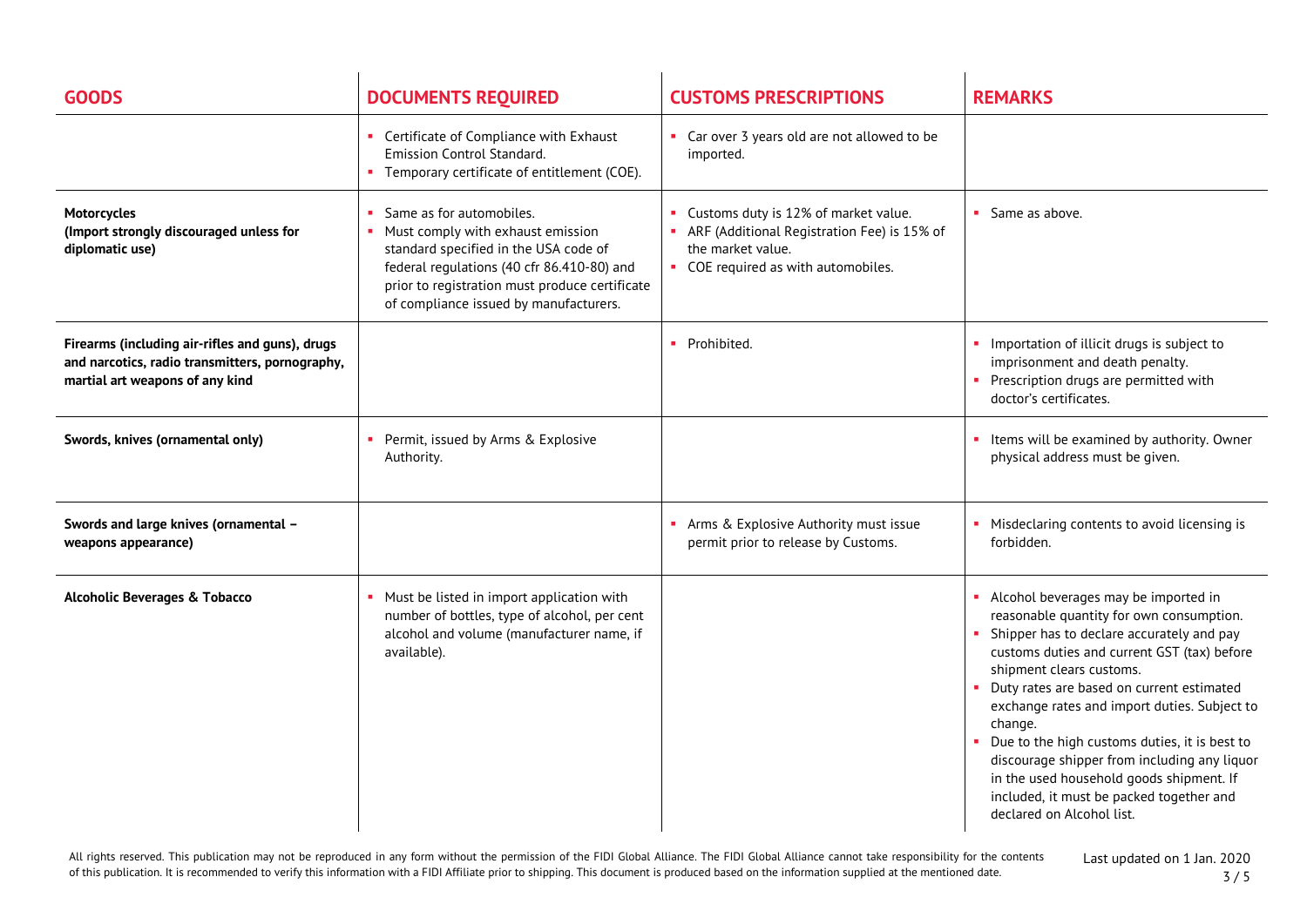| <b>GOODS</b>                                   | <b>DOCUMENTS REQUIRED</b>         | <b>CUSTOMS PRESCRIPTIONS</b>                                                                                                                                                                                                                                                                                                                                                                                                                                                                                                                                                                                                                                                               | <b>REMARKS</b>                                                                                                                                                                                                                                                                             |
|------------------------------------------------|-----------------------------------|--------------------------------------------------------------------------------------------------------------------------------------------------------------------------------------------------------------------------------------------------------------------------------------------------------------------------------------------------------------------------------------------------------------------------------------------------------------------------------------------------------------------------------------------------------------------------------------------------------------------------------------------------------------------------------------------|--------------------------------------------------------------------------------------------------------------------------------------------------------------------------------------------------------------------------------------------------------------------------------------------|
|                                                |                                   |                                                                                                                                                                                                                                                                                                                                                                                                                                                                                                                                                                                                                                                                                            | • Customs use powerful X-Ray scanner able to<br>detect liquors. If falsely declared or without<br>declaring, shipper may be subjected to<br>customs duties and severe heavy penalty for<br>evading taxes. It is a serious offence in<br>Singapore.                                         |
| Video tapes, laser discs, video discs (visual) | • Detailed listing of all titles. | • Import is allowed but subject to screening<br>by authorities prior to release.<br>Charges for screening are approximately<br>US\$ 4.00 per hour per tape.                                                                                                                                                                                                                                                                                                                                                                                                                                                                                                                                | Generally, cartoons and other children's<br>tapes are passed over from screening.<br>• Nudity, strong language, culturally<br>insensitive subject matter is more likely to<br>be edited. Editing charges are additional.                                                                   |
| <b>Prohibited items</b>                        |                                   | • Chewing gum (except approved oral dental<br>and medicated gum by HSA)<br>Chewing tobacco and imitation tobacco<br>products (e.g. electronic cigarettes, )<br>Shisha<br>Cigarette lighters of pistol or revolver shape<br>• Controlled drugs and psychotropic<br>substances<br>Endangered species of wildlife and their by-<br>products<br>Firecrackers<br>• Obscene articles, publications, video<br>tapes/discs and software<br>Reproduction of copyright publications,<br>video tapes, video compact discs, laser discs,<br>records or cassettes<br>Seditious and treasonable materials<br>• It is an offence if you attempt to bring any of<br>the items listed above into Singapore. | • You are not allowed to bring in goods that<br>are prohibited under Singapore laws.<br>• The list of prohibited goods includes (but<br>not limited to) the items listed in this<br>document.<br>It is an offence if you attempt to bring any of<br>the items listed above into Singapore. |